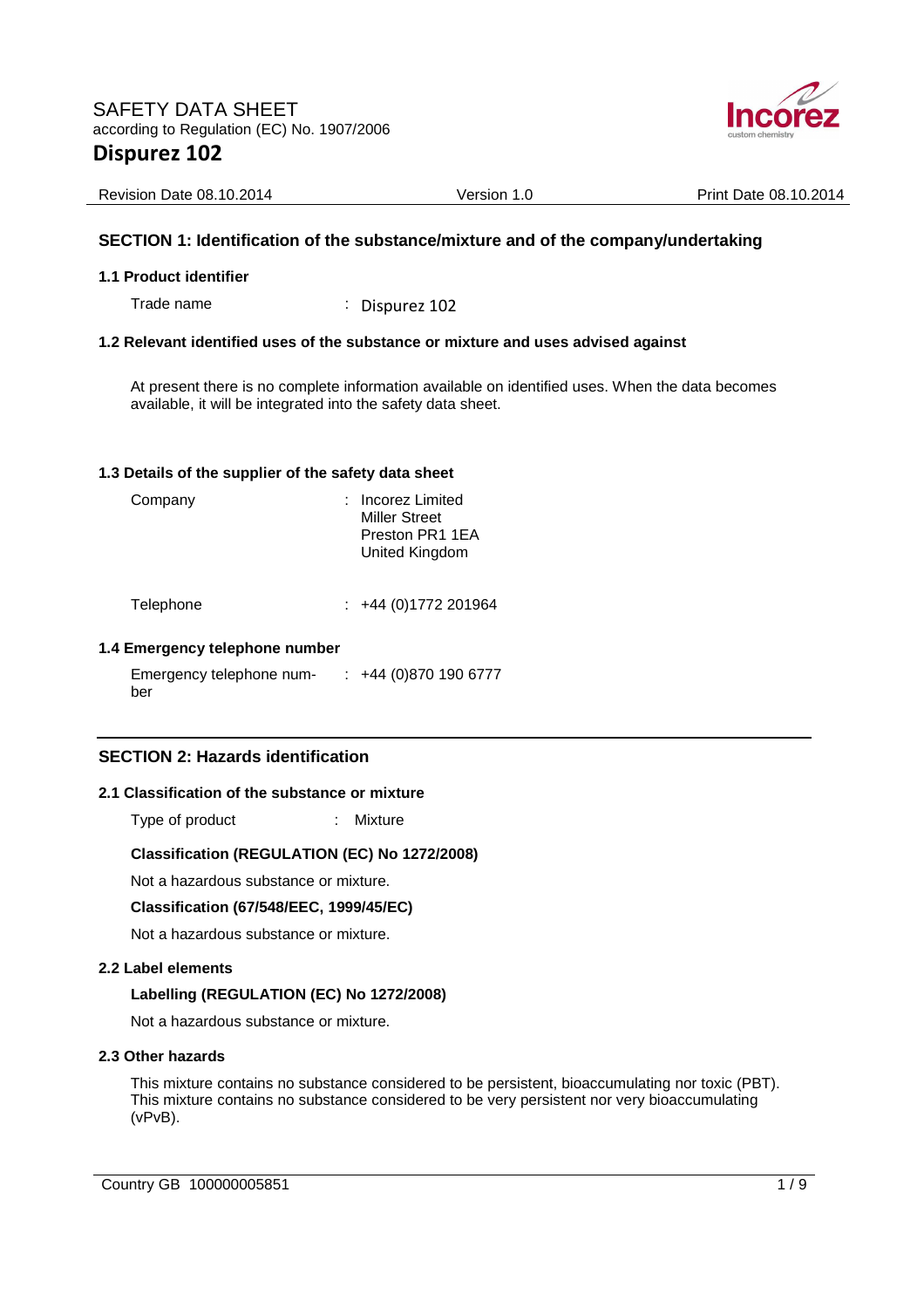

| <b>Revision Date 08.10.2014</b>                          | Version 1.0 | Print Date 08.10.2014 |
|----------------------------------------------------------|-------------|-----------------------|
|                                                          |             |                       |
|                                                          |             |                       |
| <b>SECTION 3: Composition/information on ingredients</b> |             |                       |

# **3.2 Mixtures**

Remarks : No hazardous ingredients

# **SECTION 4: First aid measures**

|                                                                                | 4.1 Description of first aid measures |  |                                                                                                                                                                      |
|--------------------------------------------------------------------------------|---------------------------------------|--|----------------------------------------------------------------------------------------------------------------------------------------------------------------------|
|                                                                                | General advice                        |  | : No hazards which require special first aid measures.                                                                                                               |
|                                                                                | If inhaled                            |  | : If symptoms persist, call a physician.                                                                                                                             |
|                                                                                | In case of skin contact               |  | : Take off contaminated clothing and shoes immediately.<br>Wash off with soap and plenty of water.                                                                   |
|                                                                                | In case of eye contact                |  | : Flush eyes with water as a precaution.<br>Remove contact lenses.<br>Keep eye wide open while rinsing.                                                              |
|                                                                                | If swallowed                          |  | : Clean mouth with water and drink afterwards plenty of water.<br>Do not give milk or alcoholic beverages.<br>Never give anything by mouth to an unconscious person. |
| 4.2 Most important symptoms and effects, both acute and delayed                |                                       |  |                                                                                                                                                                      |
|                                                                                | Symptoms                              |  | : See Section 11 for more detailed information on health effects<br>and symptoms.                                                                                    |
|                                                                                | <b>Risks</b>                          |  | : No known significant effects or hazards.                                                                                                                           |
| 4.3 Indication of any immediate medical attention and special treatment needed |                                       |  |                                                                                                                                                                      |
|                                                                                | Treatment                             |  | : Treat symptomatically.                                                                                                                                             |

## **SECTION 5: Firefighting measures**

## **5.1 Extinguishing media**

| Suitable extinguishing media                              | : Use extinguishing measures that are appropriate to local cir-<br>cumstances and the surrounding environment. |
|-----------------------------------------------------------|----------------------------------------------------------------------------------------------------------------|
| 5.2 Special hazards arising from the substance or mixture |                                                                                                                |
| Specific hazards during fire-<br>fighting                 | : Do not allow run-off from fire fighting to enter drains or water<br>courses.                                 |
| Hazardous combustion prod-<br>ucts                        | : No hazardous combustion products are known                                                                   |

# **5.3 Advice for firefighters**

| Country GB 100000005851 |  |
|-------------------------|--|
|                         |  |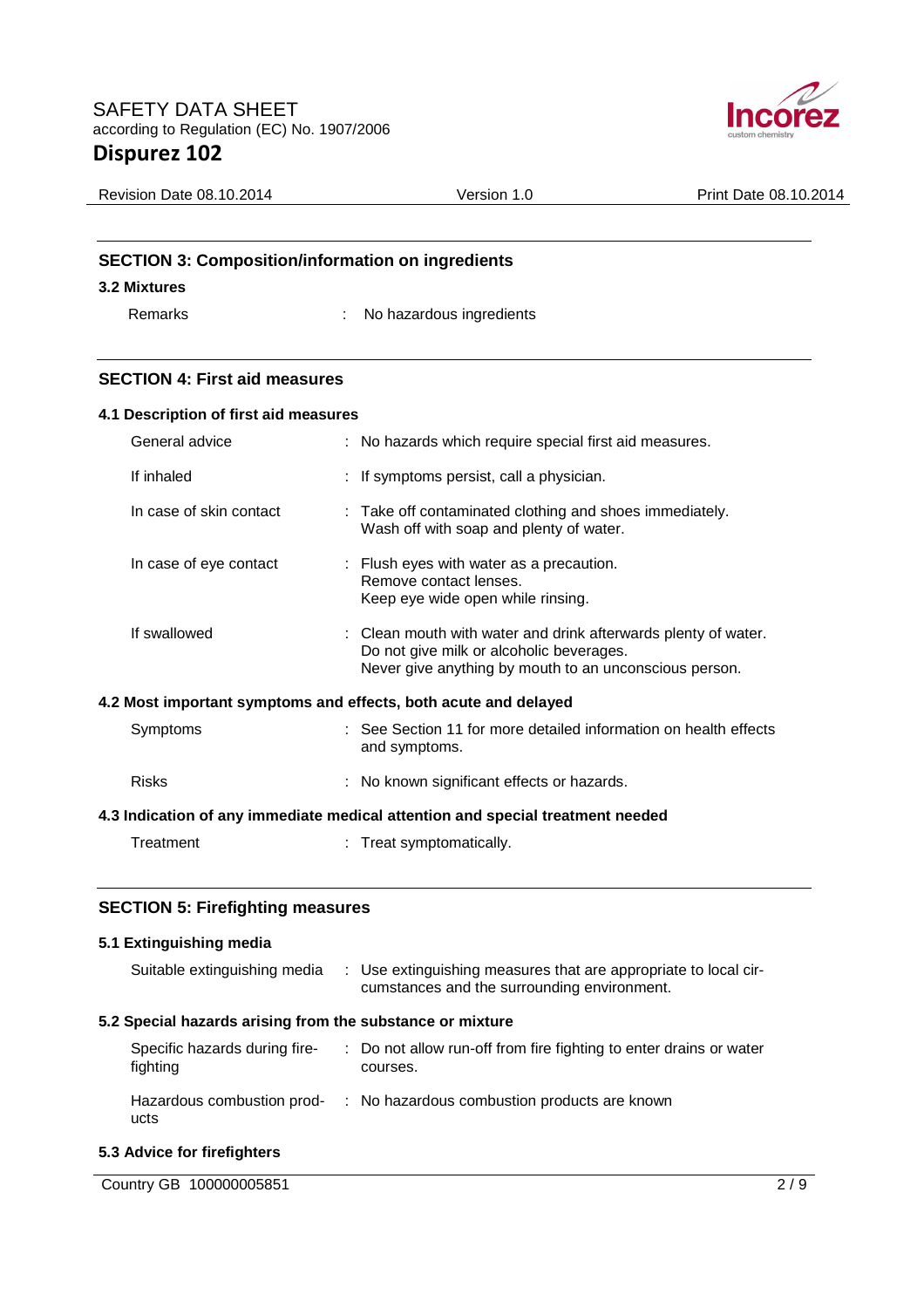

| <b>Revision Date 08.10.2014</b> | Version 1.0                                                                                                                                                                                                                         | <b>Print Date 08.10.2014</b> |
|---------------------------------|-------------------------------------------------------------------------------------------------------------------------------------------------------------------------------------------------------------------------------------|------------------------------|
| for firefighters                | Special protective equipment : In the event of fire, wear self-contained breathing apparatus.                                                                                                                                       |                              |
| Further information             | : Collect contaminated fire extinguishing water separately. This<br>must not be discharged into drains. Fire residues and contam-<br>inated fire extinguishing water must be disposed of in accord-<br>ance with local regulations. |                              |

## **SECTION 6: Accidental release measures**

### **6.1 Personal precautions, protective equipment and emergency procedures**

### **6.2 Environmental precautions**

| Environmental precautions | : Try to prevent the material from entering drains or water |
|---------------------------|-------------------------------------------------------------|
|                           | courses.                                                    |
|                           | No special environmental precautions required.              |

## **6.3 Methods and materials for containment and cleaning up**

| Methods for cleaning up | Wipe up with absorbent material (e.g. cloth, fleece). |
|-------------------------|-------------------------------------------------------|
|                         | Keep in suitable, closed containers for disposal.     |

## **6.4 Reference to other sections**

For personal protection see section 8.

## **SECTION 7: Handling and storage**

## **7.1 Precautions for safe handling**

|                                                                  | Advice on safe handling                            |  | : For personal protection see section 8. No special handling<br>advice required. Follow standard hygiene measures when<br>handling chemical products |
|------------------------------------------------------------------|----------------------------------------------------|--|------------------------------------------------------------------------------------------------------------------------------------------------------|
|                                                                  | Advice on protection against<br>fire and explosion |  | : Normal measures for preventive fire protection.                                                                                                    |
|                                                                  | Hygiene measures                                   |  | : General industrial hygiene practice.                                                                                                               |
| 7.2 Conditions for safe storage, including any incompatibilities |                                                    |  |                                                                                                                                                      |
|                                                                  | Requirements for storage<br>areas and containers   |  | : Keep container tightly closed in a dry and well-ventilated<br>place. Store in accordance with local regulations.                                   |
|                                                                  | Advice on common storage                           |  | : No special restrictions on storage with other products.                                                                                            |
|                                                                  | Other data                                         |  | : No decomposition if stored and applied as directed.                                                                                                |
|                                                                  | 7.3 Specific end use(s)                            |  |                                                                                                                                                      |
|                                                                  | Specific use(s)                                    |  | $:$ No data available                                                                                                                                |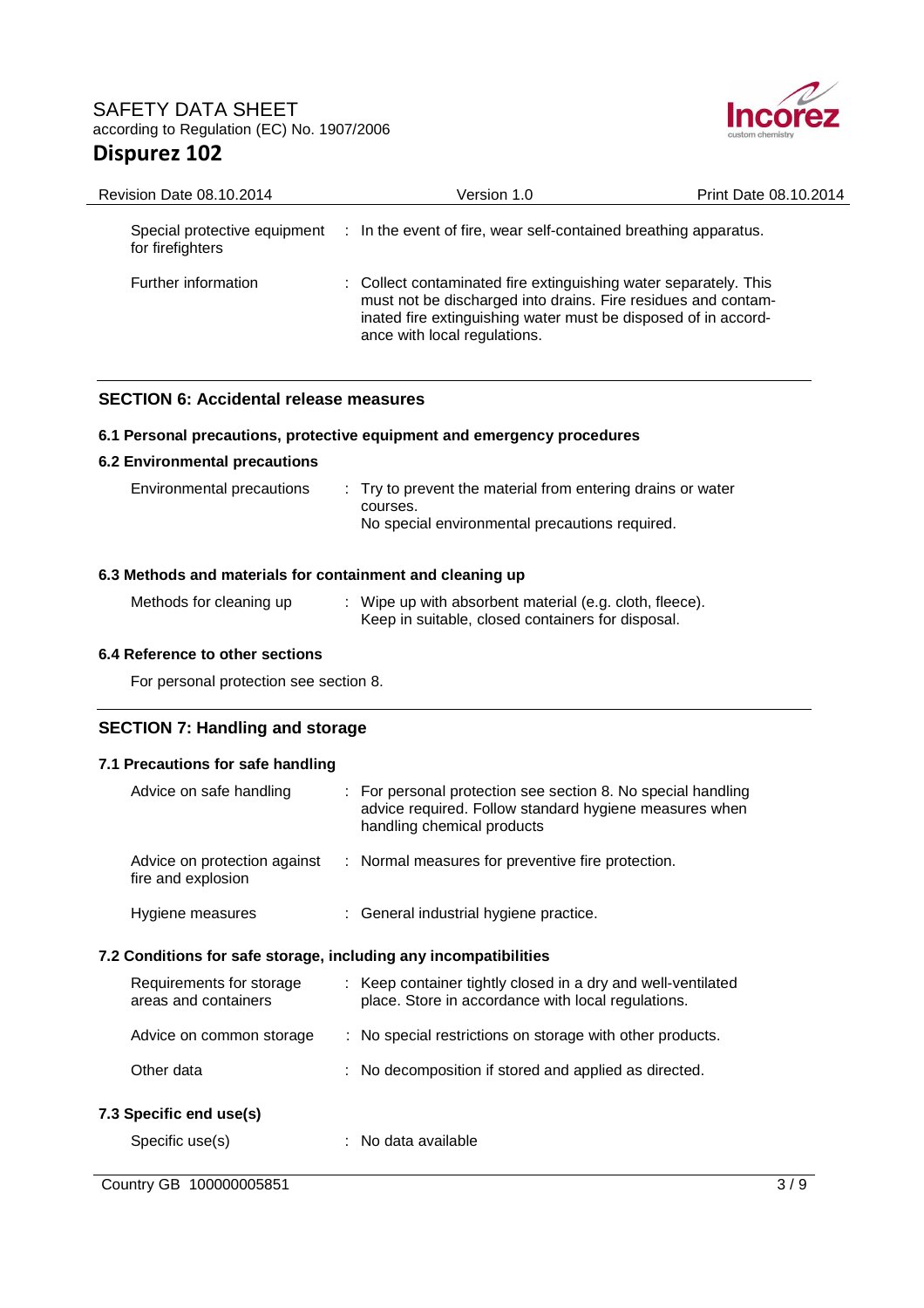

| Revision Date 08.10.2014<br>Version | Print Date 08.10.2014 |
|-------------------------------------|-----------------------|
|-------------------------------------|-----------------------|

## **SECTION 8: Exposure controls/personal protection**

### **8.1 Control parameters**

**Components with workplace control parameters** 

Contains no substances with occupational exposure limit values.

### **8.2 Exposure controls**

| Personal protective equipment          |  |                                                                                                                                                                                                                     |  |
|----------------------------------------|--|---------------------------------------------------------------------------------------------------------------------------------------------------------------------------------------------------------------------|--|
| Eye protection                         |  | : Safety glasses                                                                                                                                                                                                    |  |
| Hand protection                        |  | : Chemical-resistant, impervious gloves complying with an ap-<br>proved standard must be worn at all times when handling<br>chemical products. Reference number EN 374. Follow manu-<br>facturer specifications.    |  |
|                                        |  | Butyl rubber/nitrile rubber gloves (0,4 mm),<br>Recommended: Butyl rubber/nitrile rubber gloves.                                                                                                                    |  |
| Skin and body protection               |  | : Protective clothing (e.g. Safety shoes acc. to EN ISO 20345,<br>long-sleeved working clothing, long trousers). Rubber aprons<br>and protective boots are additionaly recommended for mixing<br>and stirring work. |  |
| Respiratory protection                 |  | : No special measures required.                                                                                                                                                                                     |  |
| <b>Environmental exposure controls</b> |  |                                                                                                                                                                                                                     |  |
| General advice                         |  | : Try to prevent the material from entering drains or water<br>courses.<br>No special environmental precautions required.                                                                                           |  |

## **SECTION 9: Physical and chemical properties**

### **9.1 Information on basic physical and chemical properties**

| Appearance              | ٠<br>$\blacksquare$ | liquid               |     |
|-------------------------|---------------------|----------------------|-----|
| Colour                  | ÷                   | white                |     |
| Odour                   | ٠                   | amine-like           |     |
| Odour Threshold         | ÷                   | No data available    |     |
| Flash point             | ٠                   | Note: not applicable |     |
| Country GB 100000005851 |                     |                      | 4/9 |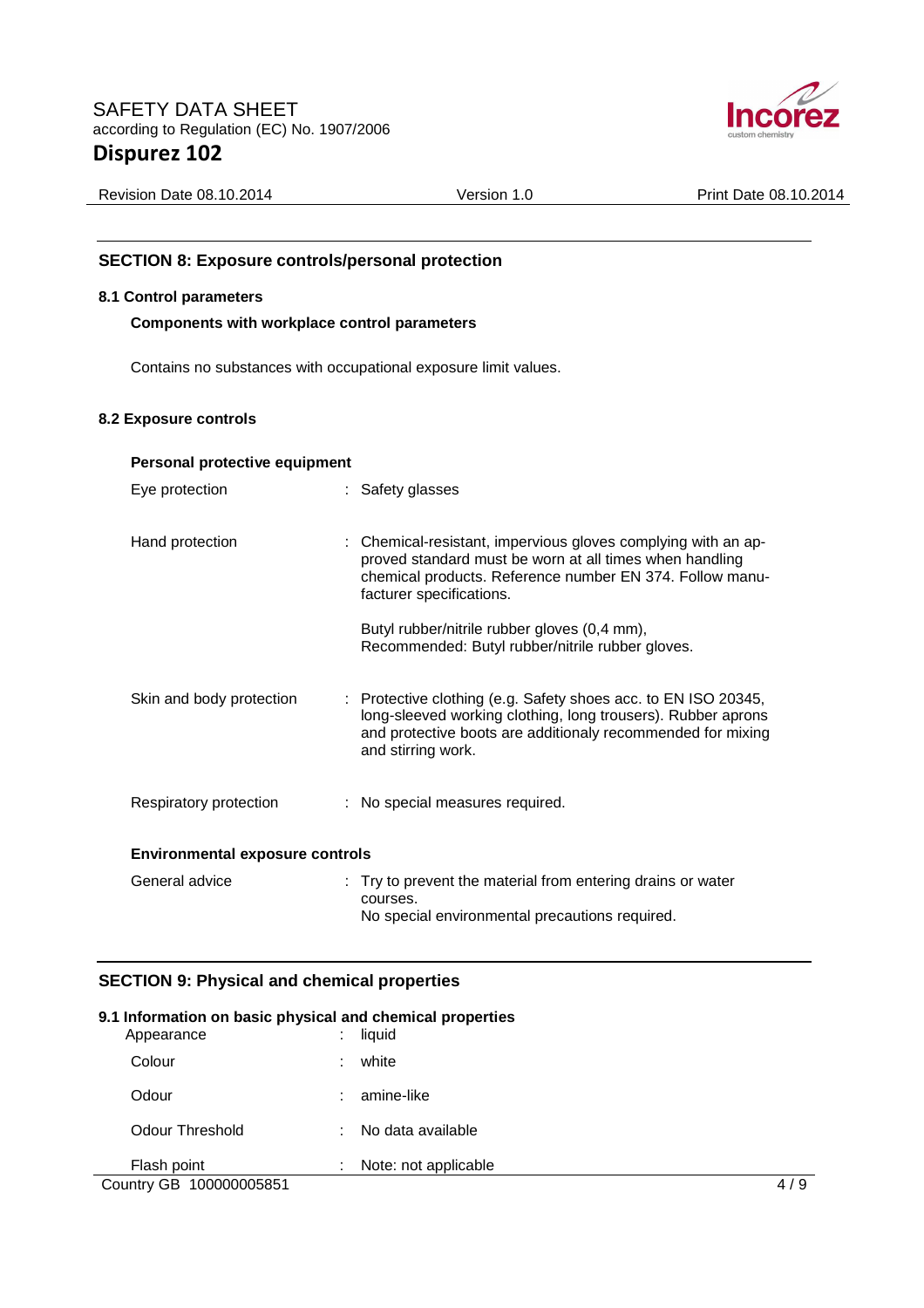

| Revision Date 08.10.2014                 |                             | Version 1.0                 | Print Date 08.10.2014 |
|------------------------------------------|-----------------------------|-----------------------------|-----------------------|
|                                          |                             |                             |                       |
| Ignition temperature                     | $\mathcal{L}^{\mathcal{L}}$ | not applicable              |                       |
| Lower explosion limit (Vol%) :           |                             | No data available           |                       |
| Upper explosion limit (Vol%)             | $\sim 10$                   | No data available           |                       |
| Flammability (solid, gas)                |                             | No data available           |                       |
| Oxidizing properties                     | ÷                           | No data available           |                       |
| Auto-ignition temperature                | ÷                           | No data available           |                       |
| pH                                       | ÷                           | $\boldsymbol{9}$            |                       |
| Melting point/range / Freez-             | ÷                           | No data available           |                       |
| ing point<br>Boiling point/boiling range |                             | No data available           |                       |
| Vapour pressure                          |                             | No data available           |                       |
| Density                                  |                             | ca.1,02 g/cm3<br>at 20 °C   |                       |
| Water solubility                         |                             | Note: soluble               |                       |
| Partition coefficient: n-                |                             | No data available           |                       |
| octanol/water<br>Viscosity, dynamic      |                             | No data available           |                       |
| Viscosity, kinematic                     | ÷                           | $10$ mm $2/s$<br>at $40 °C$ |                       |
| Relative vapour density                  | ÷                           | No data available           |                       |
| Evaporation rate                         |                             | No data available           |                       |
|                                          |                             |                             |                       |

# **9.2 Other information**

No data available

# **SECTION 10: Stability and reactivity**

### **10.1 Reactivity**

No dangerous reaction known under conditions of normal use.

### **10.2 Chemical stability**

The product is chemically stable.

### **10.3 Possibility of hazardous reactions**

Hazardous reactions : No hazards to be specially mentioned.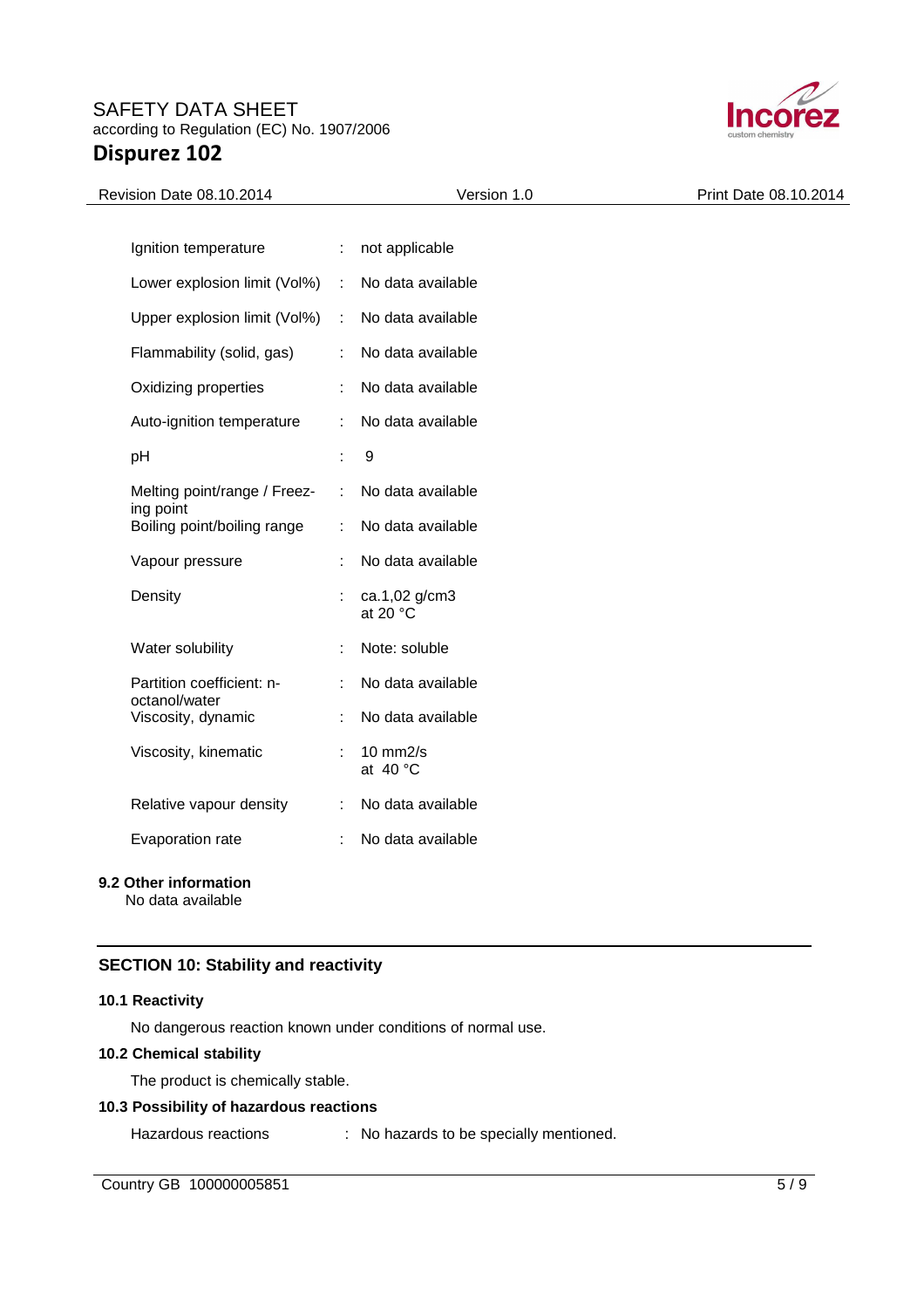

| Revision Date 08.10.2014                         | Version 1.0            | Print Date 08.10.2014 |
|--------------------------------------------------|------------------------|-----------------------|
| 10.4 Conditions to avoid                         |                        |                       |
| Conditions to avoid                              | : No data available    |                       |
| 10.5 Incompatible materials                      |                        |                       |
| Materials to avoid                               | : No data available    |                       |
| 10.6 Hazardous decomposition products            |                        |                       |
| <b>SECTION 11: Toxicological information</b>     |                        |                       |
| 11.1 Information on toxicological effects        |                        |                       |
| <b>Acute toxicity</b>                            |                        |                       |
| No data available                                |                        |                       |
| <b>Skin corrosion/irritation</b>                 |                        |                       |
| <b>Product</b>                                   |                        |                       |
| No data available                                |                        |                       |
| Serious eye damage/eye irritation                |                        |                       |
| <b>Product</b>                                   |                        |                       |
| No data available                                |                        |                       |
| Respiratory or skin sensitisation                |                        |                       |
| Product                                          |                        |                       |
| No data available                                |                        |                       |
| Germ cell mutagenicity                           |                        |                       |
| <b>Product</b>                                   |                        |                       |
| Mutagenicity                                     | No data available      |                       |
| Carcinogenicity                                  |                        |                       |
| Product                                          |                        |                       |
| Carcinogenicity                                  | No data available<br>÷ |                       |
| <b>Reproductive Toxicity/Fertility</b>           |                        |                       |
| Reproductive toxicity                            | : No data available    |                       |
| No data available                                |                        |                       |
| Reproductive Toxicity/Development/Teratogenicity |                        |                       |
| Teratogenicity                                   | : No data available    |                       |

**Country GB 100000005851** 6 / 9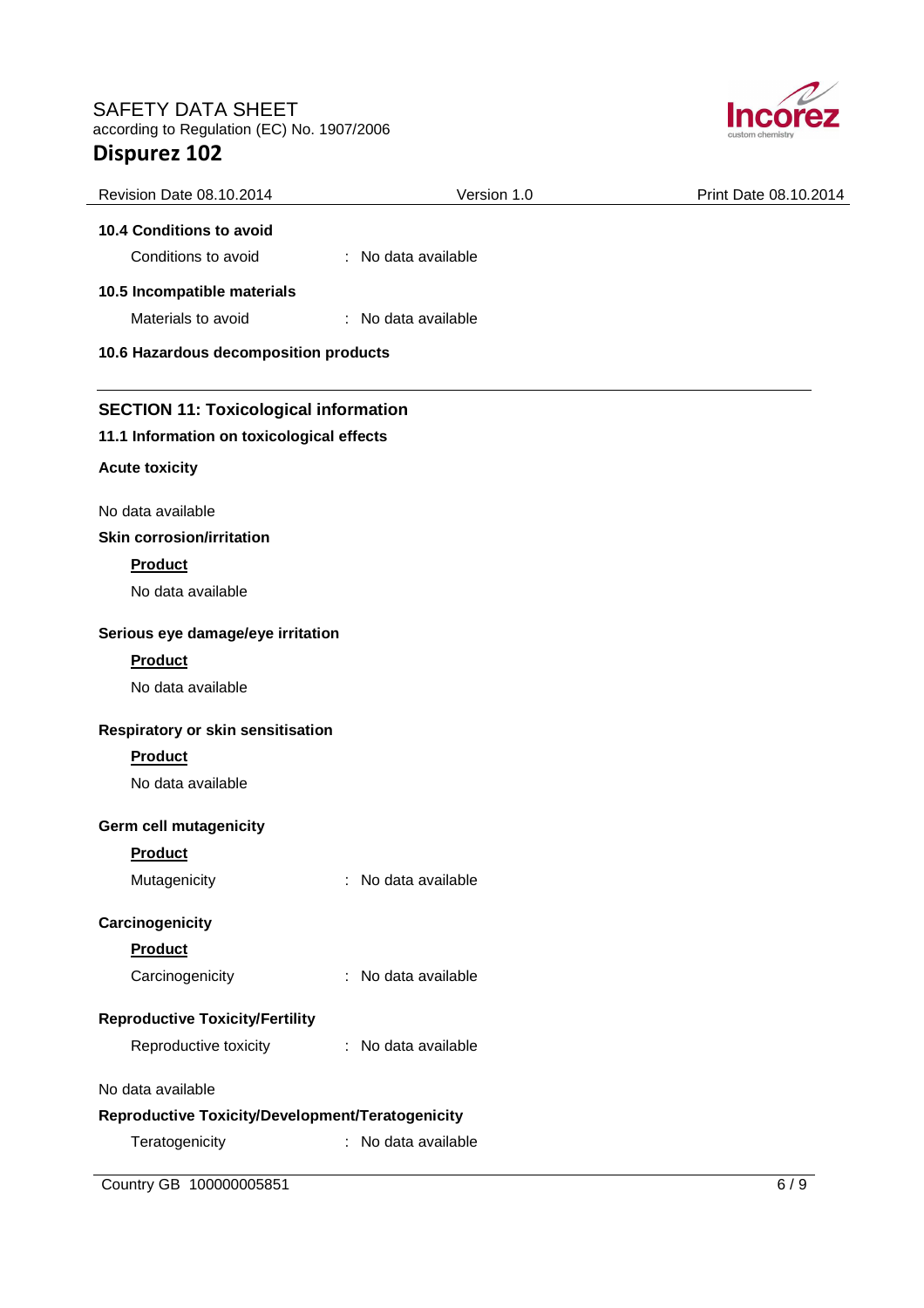

| Revision Date 08.10.2014 | Version 1.0 | Print Date 08.10.2014 |
|--------------------------|-------------|-----------------------|

No data available **STOT - single exposure**  No data available **STOT - repeated exposure**  No data available **Aspiration toxicity**  No data available

## **SECTION 12: Ecological information**

#### **12.1 Toxicity**

No data available

#### **12.2 Persistence and degradability**

No data available

#### **12.3 Bioaccumulative potential**

No data available

#### **12.4 Mobility in soil**

No data available

## **12.5 Results of PBT and vPvB assessment**

#### **Product:**

Assessment : This substance/mixture contains no components considered to be either persistent, bioaccumulative and toxic (PBT), or very persistent and very bioaccumulative (vPvB) at levels of 0.1% or higher.

#### **12.6 Other adverse effects**

No data available

### **SECTION 13: Disposal considerations**

#### **13.1 Waste treatment methods**

| Product | : The generation of waste should be avoided or minimized<br>wherever possible.                                                |
|---------|-------------------------------------------------------------------------------------------------------------------------------|
|         | Empty containers or liners may retain some product residues.<br>This material and its container must be disposed of in a safe |
|         | way.                                                                                                                          |
|         | Dispose of surplus and non-recyclable products via a licensed<br>waste disposal contractor.                                   |
|         | Disposal of this product, solutions and any by-products should                                                                |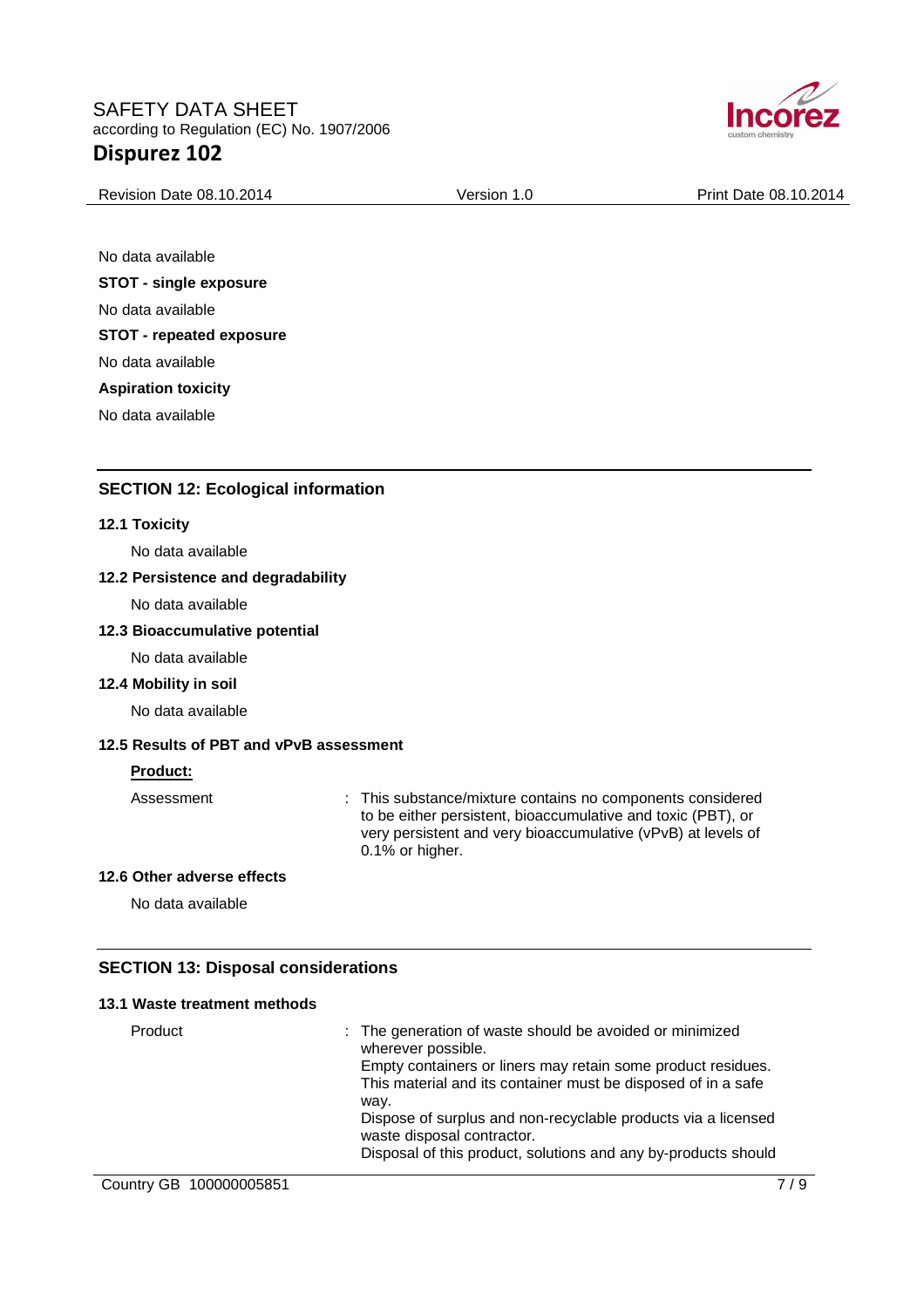

Revision Date 08.10.2014 Version 1.0 Print Date 08.10.2014 at all times comply with the requirements of environmental protection and waste disposal legislation and any regional local authority requirements. Avoid dispersal of spilled material and runoff and contact with

soil, waterways, drains and sewers.

## **SECTION 14: Transport information**

**ADR** Not dangerous goods **IATA** Not dangerous goods **IMDG** Not dangerous goods

**14.6 Special precautions for user** No data available

**14.7 Transport in bulk according to Annex II of MARPOL 73/78 and the IBC Code** not applicable

### **SECTION 15: Regulatory information**

| 15.1 Safety, health and environmental regulations/legislation specific for the substance or mixture                                                                                                                                                                                                                                                          |                                                                                                                                                                                                                                               |  |                                                                                                                                                       |
|--------------------------------------------------------------------------------------------------------------------------------------------------------------------------------------------------------------------------------------------------------------------------------------------------------------------------------------------------------------|-----------------------------------------------------------------------------------------------------------------------------------------------------------------------------------------------------------------------------------------------|--|-------------------------------------------------------------------------------------------------------------------------------------------------------|
| Labelling according to EC Directives (1999/45/EC)                                                                                                                                                                                                                                                                                                            |                                                                                                                                                                                                                                               |  |                                                                                                                                                       |
| Further information                                                                                                                                                                                                                                                                                                                                          | : The product does not need to be labelled in accordance with<br>EC directives or respective national laws.                                                                                                                                   |  |                                                                                                                                                       |
| <b>Prohibition/Restriction</b><br>REACH - Restrictions on the manufacture, placing on<br>the market and use of certain dangerous substances,<br>preparations and articles (Annex XVII)<br>REACH - Candidate List of Substances of Very High<br>Concern for Authorisation (Article 59).<br>REACH - List of substances subject to authorisation<br>(Annex XIV) |                                                                                                                                                                                                                                               |  | : Banned and/or restricted<br>(dibutyltin dilaurate)<br>(2-methoxyethanol)<br>: None of the components are listed<br>$(=>0.1\%).$<br>: not applicable |
| <b>REACH Information:</b>                                                                                                                                                                                                                                                                                                                                    | All substances contained in our Products are<br>- preregistered or registered by our upstream suppliers, and/or<br>- preregistered or registered by us, and/or<br>- excluded from the regulation, and/or<br>- exempted from the registration. |  |                                                                                                                                                       |
| VOC-CH (VOCV)                                                                                                                                                                                                                                                                                                                                                | $: 0.01 \%$<br>no VOC duties                                                                                                                                                                                                                  |  |                                                                                                                                                       |

Country GB 100000005851 8/9